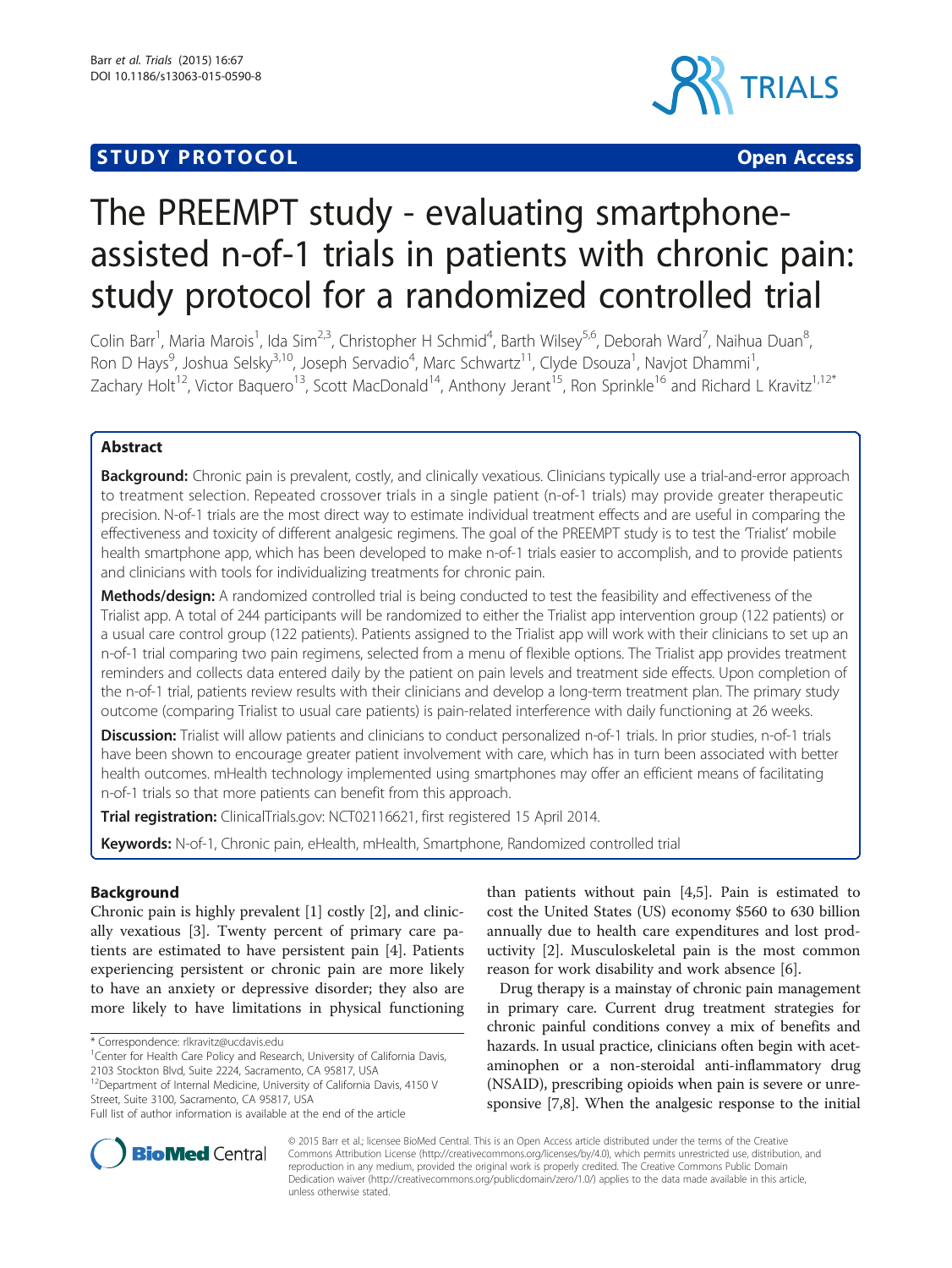treatment is inadequate, clinicians can invoke stepped care, dose titration, opioid rotation, or augmentation with adjuvants such as anti-convulsants [\[8-10](#page-9-0)]. These approaches are usually employed in a non-systematic, trialand-error fashion [[11\]](#page-9-0), which can appear to work in the short run but may lead to poor therapeutic decisions in the long run. A treatment that appears effective over a short period may only seem so because of random fluctuation in the patient's underlying condition, uncontrollable external factors, placebo effect, or regression to the mean [[7,12](#page-9-0)].

N-of-1 trials are single-subject crossover experiments [[13\]](#page-9-0) in which a patient completes repeated treatments comparing two treatment regimens. Also called singlepatient trials [[14\]](#page-9-0), single-subject trials [[15](#page-9-0)], single-case experiments [\[16\]](#page-9-0), and individual-patient trials [[14](#page-9-0)], n-of-1 trials switch patients back and forth between two treatments several times. Clinicians can then identify the more effective approach for an individual patient [\[12](#page-9-0)]. N-of-1 trials are appropriate for chronic, stable conditions and for treatments that have a rapid onset [\[14](#page-9-0)] and short half-life [[15\]](#page-9-0). They are particularly suitable when available therapies are thought to have substantial heterogeneity of treatment effects (HTE), implying significant variation across patients as to which treatment works best. When HTE is large, average effects may mislead, calling for a more personalized approach [\[17\]](#page-9-0).

N-of-1 trials are the most direct way to estimate individual treatment effects [\[14](#page-9-0)]. However, n-of-1 trials have not yet gained traction with clinicians, patients, and the scientific community. A major barrier is the perception that such trials demand too much time and effort [\[18](#page-9-0)]. The use of mobile health (mHealth) technologies to enhance care access and delivery [[19\]](#page-9-0) is a promising approach to reduce perceived barriers to nof-1 participation. Smartphones are increasingly used in care innovation research [[20\]](#page-9-0) and provide an opportunity to develop interventions at lower cost and with decreased provider burden [[21\]](#page-9-0) than was possible before the integration of mobile technologies into daily life. Smartphones have been used to improve pain and health outcomes through the use of specialized software applications (apps) for assessing symptoms, facilitating communication between patients and providers, tracking outcomes [\[22](#page-9-0)], delivering information [[23\]](#page-9-0) and tracking behaviors. In pain settings, apps have been developed to record diary entries [[24-26\]](#page-9-0) and allow therapists to send tailored text messages to patients [[26\]](#page-9-0). In non-pain settings, smartphones have been used in randomized controlled trials (RCTs) to track physical activity [[27\]](#page-9-0), monitor weight loss [[21\]](#page-9-0), and improve nutrition [[28\]](#page-9-0). More than 125 million people in the US own smartphones, 50 million people own tablets [\[29](#page-10-0)], and smartphones account for more than 50% of mobile phone sales. Android (for example, Google Nexus series (Google, Mountain View, CA, USA), Samsung Galaxy series (Samsung, San Jose, CA, USA)) and iOS (for example, iPhone, iPad, iPod Touch (Apple Inc., Cupertino, CA, USA)) devices account for over 90% of the smartphone market [\[29\]](#page-10-0).

N-of-1 trials have the potential to expand patient involvement and promote more personalized, patientcentered health care. From the population perspective, if mHealth-based n-of-1 trials can help patients and clinicians achieve therapeutic success faster and with greater confidence, patients may require fewer subsequent office visits, tests, emergency room visits, and after-hours telephone support, thus lessening the burden on health systems and saving money.

The goal of the PREEMPT (Personalized REsEarch for Monitoring Pain Treatment) study is to make n-of-1 trials easier to accomplish, to provide patients and clinicians with tools for individualizing treatments for chronic pain, and to evaluate this approach in terms of patient outcomes. A smartphone app called the 'Trialist' has been developed in collaboration with Open mHealth, a non-profit mobile health developer. The feasibility and efficacy of the 'Trialist' smartphone app is being assessed in a RCT to compare the effects of participating in a mobile n-of-1 trial versus usual care on patient outcomes including pain-related interference with daily functioning, pain intensity, participatory decision-making, medication adherence, and general health-related quality of life. Achieving these aims will set the stage for broader uptake of mHealth n-of-1 trials in chronic pain as well as other chronic health conditions.

#### Methods/design

PREEMPT is a RCT with a planned total of 244 participants randomized to the Trialist app intervention or a usual care control group.

#### Study setting

The study is located in Northern California with recruitment occurring within the University of California, Davis (UC Davis) Primary Care Network, UC Davis Family Medicine Clinic, UC Davis General Internal Medicine Clinic, and the Veterans Affairs Northern California Health Care System (VANCHS). These networks are located within the greater metropolitan areas of Sacramento and Yolo counties.

#### Study hypothesis

The primary study hypothesis is that, compared to usual care, patients randomized to the Trialist will experience less pain interference (impairment of daily functioning including work outside the home, housework, and social activities) at 26 weeks follow-up. Secondary hypotheses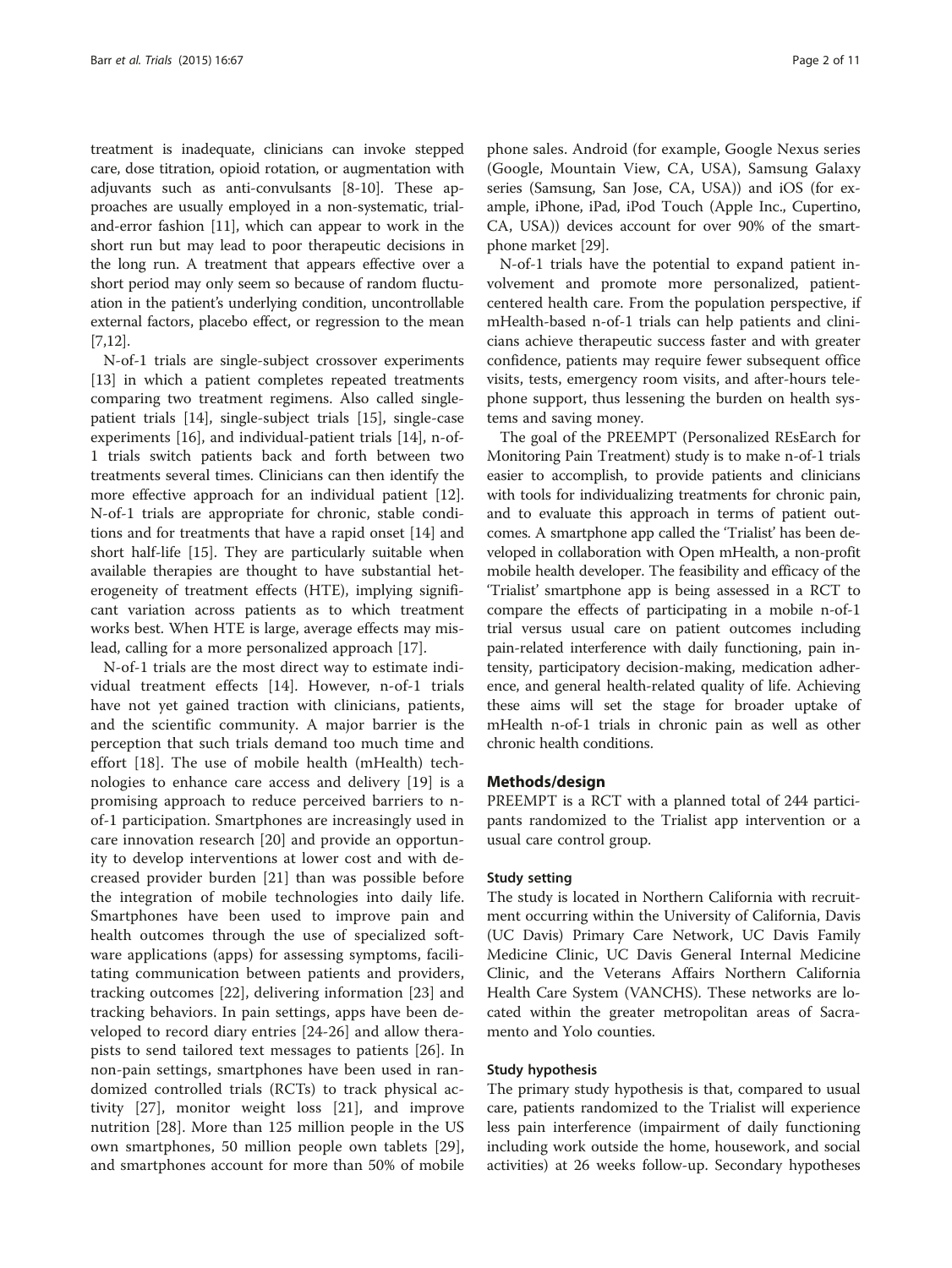are: compared to usual care, patients randomized to the Trialist will experience less pain interference, less pain intensity, better general health-related quality of life, improved participatory decision-making, greater satisfaction with pain treatment, better adherence to prescribed therapy, and a better patient experience with care, each measured as longitudinal change from baseline up to 52 weeks follow-up.

#### Eligibility criteria

Study participants include patients as well as their regular treating clinicians. Clinicians are recruited first, and must have completed residencies in internal medicine, family medicine, or pain medicine or be practicing nurse practitioners or physician assistants. Patients, recruited from the practices of consenting clinicians, are required to meet the following criteria: English speaking adults between 18 and 75 years old who have experienced ongoing musculoskeletal pain for 6 weeks or longer; own an eligible iOS or Android smartphone or tablet; have a pain score of 4 or higher (on a 0 to 10 scale where 10 is the 'worst pain imaginable') on at least 1 of 3 items from the PEG pain scale [\[30,31\]](#page-10-0); and in the judgment of the treating clinician, have pain potentially amenable to treatment with acetaminophen, NSAIDs, low-dose opioids, tramadol, a complementary/alternative treatment such as massage or meditation, or a combination of these treatments (since these treatments are among those offered on the Trialist 'menu'). Patients are excluded if they are pregnant or breastfeeding; have undergone surgery, radiation or chemotherapy treatment for cancer in the past 5 years; or have other medical conditions or behaviors, such as bipolar disorder or current alcohol or prescription drug abuse, rendering them unsuitable for the trial. (See Table 1 for a complete list of patient inclusion and exclusion criteria.)

#### Recruitment

Clinicians are recruited via flyers, Emails, letters and presentations. Once clinicians indicate interest, informed consent is obtained detailing their responsibilities and soliciting their consent to have their patients recruited into the study. Clinicians receive a \$100 gift card for each patient who is enrolled and guided through the study.

Two methods are used for patient recruitment. First, clinicians can ask patients directly if they are interested in the study. Clinicians provide interested patients with a study flyer that provides research staff contact information. Second, patients of enrolled clinicians who have been seen within the past 2 to 12 months for a chronic painful condition (as indicated by appropriate International Statistical Classification of Diseases and Related Health Problems (ICD-9) codes) are sent an informational letter informing them about the study and inviting them to contact research staff if interested in learning more. Both patient recruitment methods rely on patients initiating contact with PREEMPT study research staff. (See Figure [1](#page-3-0) for the participant flow diagram and Additional file [1](#page-8-0) for the ICD-9 codes.) For completing the study, patients receive a gift card worth \$50 (control patients) or \$100 (intervention patients).

# Screening

Patients are screened for eligibility over the telephone. Research staff explain the study and ask initial screening questions to assess pain levels and determine that the patient has an eligible device. At this time, permission is obtained from the patient to contact his/her clinician for medical history screening. If permission is granted, the patient's clinician is contacted via secure Email and/or telephone to verify that the patient is an appropriate candidate for the study. Eligible patients are then recontacted by telephone or Email, notified of eligibility, and

| Table 1 Patient inclusion and exclusion criteria                                                                                                                                                                                                                               |                                                                                                                            |  |  |  |  |  |  |  |  |
|--------------------------------------------------------------------------------------------------------------------------------------------------------------------------------------------------------------------------------------------------------------------------------|----------------------------------------------------------------------------------------------------------------------------|--|--|--|--|--|--|--|--|
| Inclusion criteria                                                                                                                                                                                                                                                             | <b>Exclusion criteria</b>                                                                                                  |  |  |  |  |  |  |  |  |
| Experienced musculoskeletal pain for 6 weeks or longer                                                                                                                                                                                                                         | Currently pregnant or breastfeeding                                                                                        |  |  |  |  |  |  |  |  |
| Between 18 and 75 years old                                                                                                                                                                                                                                                    | Received surgery, radiation or chemotherapy treatment for cancer<br>in the past 5 years                                    |  |  |  |  |  |  |  |  |
| Android or iOS smartphone or tablet with a data plan and/or connected<br>to a home WiFi network                                                                                                                                                                                | Patient has a medical condition/s that would limit the patient life<br>expectancy to $<$ 2 years or imperil patient safety |  |  |  |  |  |  |  |  |
| A score of 4 or greater for at least one question of the PEG pain scale [31]                                                                                                                                                                                                   | Dementia, bipolar disorder, schizophrenia, or active suicidality                                                           |  |  |  |  |  |  |  |  |
| Based on clinician judgment the patient is amenable to treatment with<br>acetaminophen, non-steroidal anti-inflammatory drugs, short-acting opioids,<br>tramadol, a complementary/alternative treatment such as massage or<br>meditation, or a combination of these treatments | Evidence of alcohol or prescription drug abuse, or have a history<br>of disruptive behavior                                |  |  |  |  |  |  |  |  |
| Ability to speak and read English                                                                                                                                                                                                                                              | Failed five or more analgesic medications because of lack of<br>effectiveness or poor tolerance                            |  |  |  |  |  |  |  |  |

# Table 1 Patient inclusion and exclusion criteria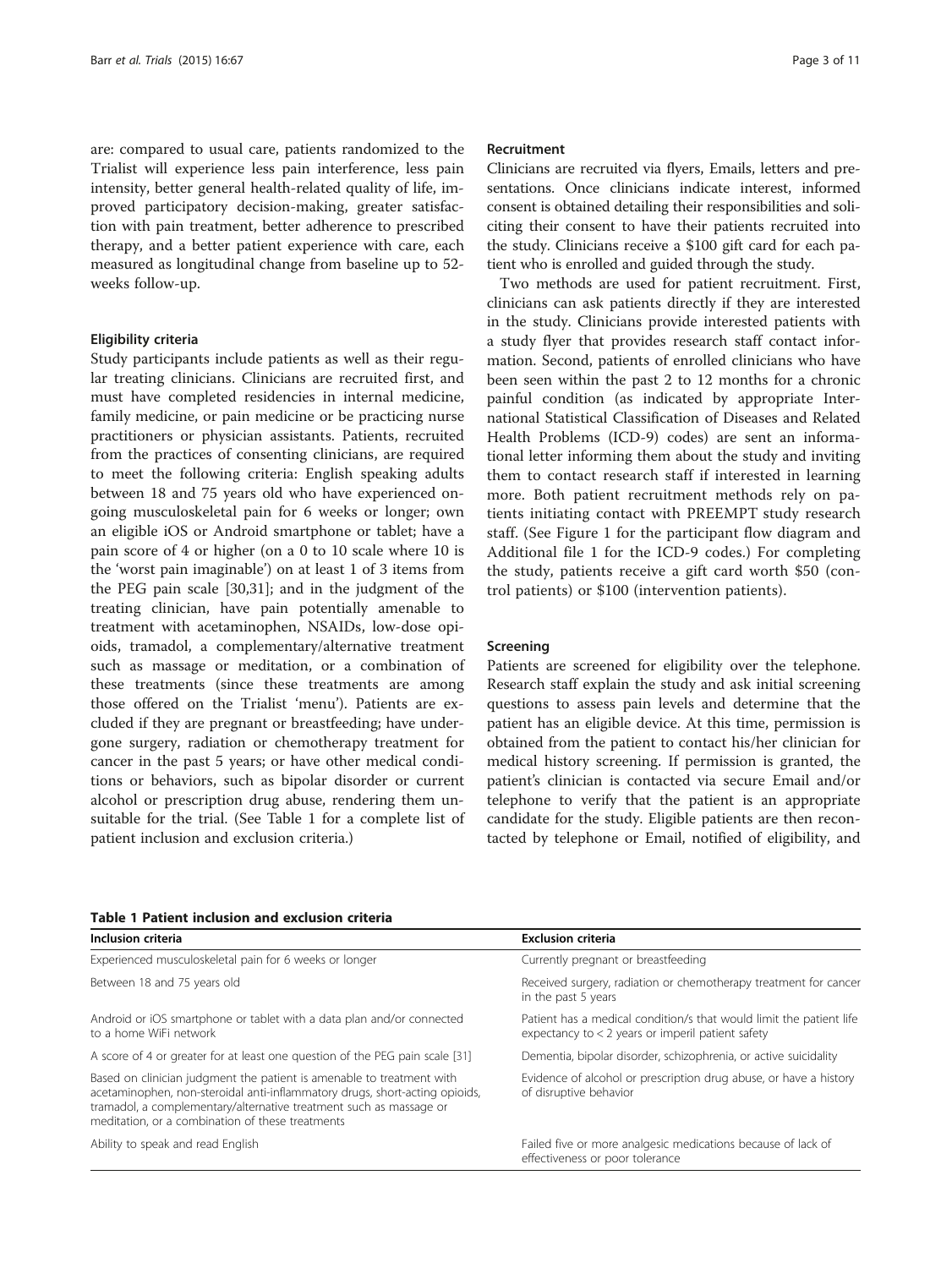

<span id="page-3-0"></span>

asked the date and time of their next clinic appointment. Once a patient is deemed eligible, a consent packet is mailed or Emailed with the study consent form and Health Insurance Portability and Accountability Act (HIPAA) authorization form. Informed consent will be obtained from all participants included in this study.

#### Randomization and allocation concealment

Patients are randomized to Trialist versus usual care. Randomization is stratified by clinician; each clinician's patients are randomized in blocks of size 4 (90% of blocks) or 6 (10% of blocks) in order to balance the numbers of participants per clinician and to minimize selection bias. Patients assigned to usual care will receive the usual course of care as prescribed by their clinician. The allocation sequence are generated by the study statisticians (CS and JS) and provided to the study coordinator (MM) in a format that allows for clinician block size to be masked until the study is completed and for patient randomization allocation to be masked until completion of the enrollment procedures.

#### Enrollment interview

The enrollment interview is conducted by research staff and occurs just prior to the patient's outpatient

appointment in the clinic waiting room. If the signed consent form and HIPAA authorization form (allowing the research team access to the patient's medical records) have not been received prior to the enrollment interview, these documents are obtained first for each patient. Then the patient's randomization assignment to either the Trialist app or usual care is revealed, and the patient completes a baseline questionnaire. At this visit, all patients receive a pain self-management booklet [[32\]](#page-10-0).

# Trialist intervention

Patients assigned to the intervention arm undergo a 'Treatment Planning Visit' with their clinician during a regularly scheduled appointment to design the patient's n-of-1 trial. Clinicians and patients use the desktop interface of the Trialist together to select two treatment regimens for comparison. The customized option allows patients and clinicians to select from among acetaminophen; any NSAID (for example, ibuprofen, naproxen); an opioid combination product containing codeine, hydrocodone or oxycodone; tramadol; or complementary/alternative treatments such as massage, meditation or physical exercise. The participating provider's clinical judgment and discussion with the patient determines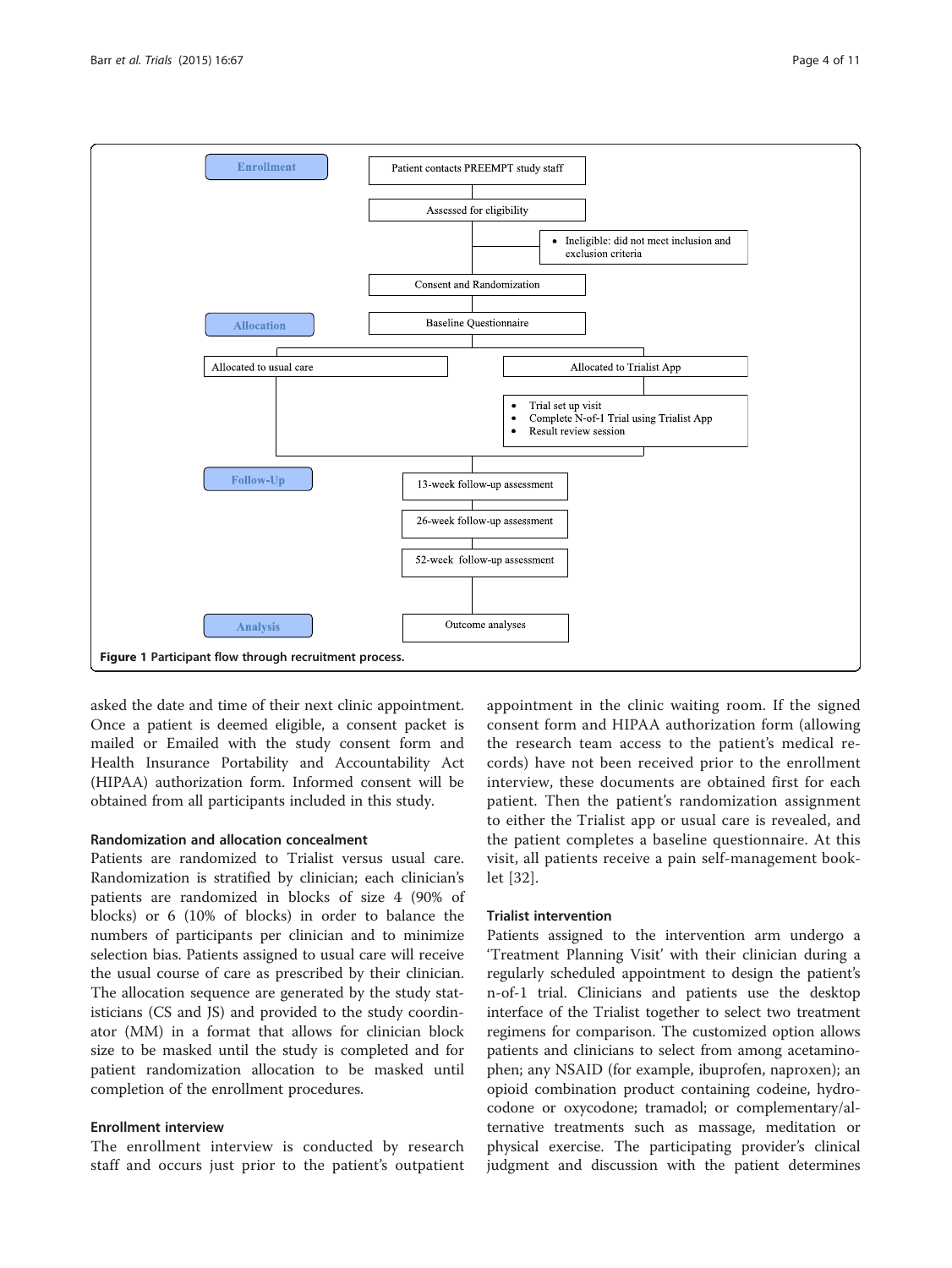which specific regimens to compare. Treatment regimens for comparison can be single agents (for example, acetaminophen) or combinations (for example, acetaminophen plus tramadol). Thus, the design of n-of-1 trials may range from simple (for example, acetaminophen versus low-dose hydrocodone/acetaminophen) to complex (low-dose acetaminophen/hydrocodone plus music therapy versus naproxen plus tramadol). If a clinician attempts to select combinations that are clinically inappropriate (for example, selecting two products both containing acetaminophen to be administered simultaneously), the Trialist will disallow that selection. The desktop interface also provides links to current prescribing standards and recommendations for the available drug treatment options. (See Additional file [2](#page-8-0) for screenshots of the desktop interface.) Allowable n-of-1 trials will last a total of 4 to 12 weeks depending on the trial parameters selected. Trial parameters include the duration a patient is on each treatment before switching treatments (7 or 14 days), and the number of treatment pairs (cycles) they complete (2, 3, or 4). At least two cycles (for example, ABAB, BABA, ABBA, or BAAB) are required for a valid n-of-1 trial. (See Table 2 for examples of possible trial configurations.) The clinician and patient jointly select a start date for the n-of-1 trial, allowing for time to fill prescriptions. The n-of-1 trial parameter bounds were selected to provide a compromise between greater precision (for example, increasing number of cycles), and practicality (that is trial lengths that maintain patient interest).

After an n-of-1 trial is set up, patients are provided login credentials for the Trialist smartphone app. The app is available free on Google Play and Apple's App Store. Research staff provide patients with information on how to use the Trialist app, including a help guide and an online video tutorial (available on the study website, [http://www.](http://www.ucdmc.ucdavis.edu/chpr/preempt/) [ucdmc.ucdavis.edu/chpr/preempt/](http://www.ucdmc.ucdavis.edu/chpr/preempt/)). Research staff also provide patients with ongoing technical support.

The Trialist app randomizes the treatment sequence and notifies the patients of the treatment they are scheduled to take, presents patients with a daily questionnaire

tracking levels of pain and side effects of treatment such as fatigue and drowsiness, and provides daily reminders to complete the questionnaires. Most patients receive an 8-item daily questionnaire and 1 weekly question on adherence. Patients experiencing neuropathic pain can choose to specifically track 3 neuropathic symptoms (for a total of 11 daily items). Example daily questions include: 'What number best describes your pain on average during the past 24 hours?' on a 0 to 10 scale; 'I felt fatigued during the past 24 hours' on a 5-point scale from 'not at all' to 'very much'; and 'How often did you feel drowsy or sleepy today?' on a 6-point response scale from 'not at all' to 'very much'. The raw data are not included in the patient's medical record, and are not available to other applications outside of the Trialist infrastructure. Patients receive notifications on their device to change treatments after 7 or 14 days and to complete daily and weekly questionnaires, and they also receive motivational messages keying off their progress in the trial. Patients can also view a graph of their own data to date, which displays scores from the questionnaires in chronological order (see Figure [2](#page-5-0)). Adherence to the daily questionnaires is essential to ensure successful completion of a patient's n-of-1 trial. To improve adherence, patients are contacted by telephone and/or Email for: a) failure to start a trial by pressing the 'start button' in the Trialist app within 48 hours after a trial is due to start or b) completing fewer than 4 daily questionnaires in any week of the trial. All adherence-related support and contact with patients is recorded. See Figure [3](#page-6-0) for screenshots of the Trialist app.

Upon completion of the n-of-1 trial, patients review trial results with their clinician during a 'Results Review Session'. This visit occurs during a regularly scheduled office appointment. Clinician and patients will be advised to schedule a primary care appointment within 4 weeks of completing an n-of-1 trial, allowing treatment decisions to occur shortly after a trial is completed. Clinicians access the patient's n-of-1 trial results using the Trialist desktop interface. The results are displayed in a series of graphs and text output. Six graphs will be displayed including raw data outputs and graphs showing

Table 2 Examples of potential treatment assignments with the Trialist

| Period length<br>(days) | Cycles | <b>Trial duration</b><br>(weeks) | Weeks |                |   |   |   |   |   |   |   |    |    |    |
|-------------------------|--------|----------------------------------|-------|----------------|---|---|---|---|---|---|---|----|----|----|
|                         |        |                                  |       | $\overline{2}$ | 3 | 4 | 5 | 6 | 7 | 8 | 9 | 10 | 11 | 12 |
|                         |        | 4                                | $A^a$ | $B^a$          | B | A |   |   |   |   |   |    |    |    |
|                         |        | 6                                | A     | B              | B | A | A | B |   |   |   |    |    |    |
|                         | 4      | 8                                | B     | Α              | B | A | A | B | B | A |   |    |    |    |
| 14                      |        | 8                                | A     |                | B |   | B |   | Α |   |   |    |    |    |
|                         |        | 12                               | A     |                | B |   | B |   | Α |   | Α |    | B  |    |

<sup>a</sup>A and B are the alternative treatment regimens.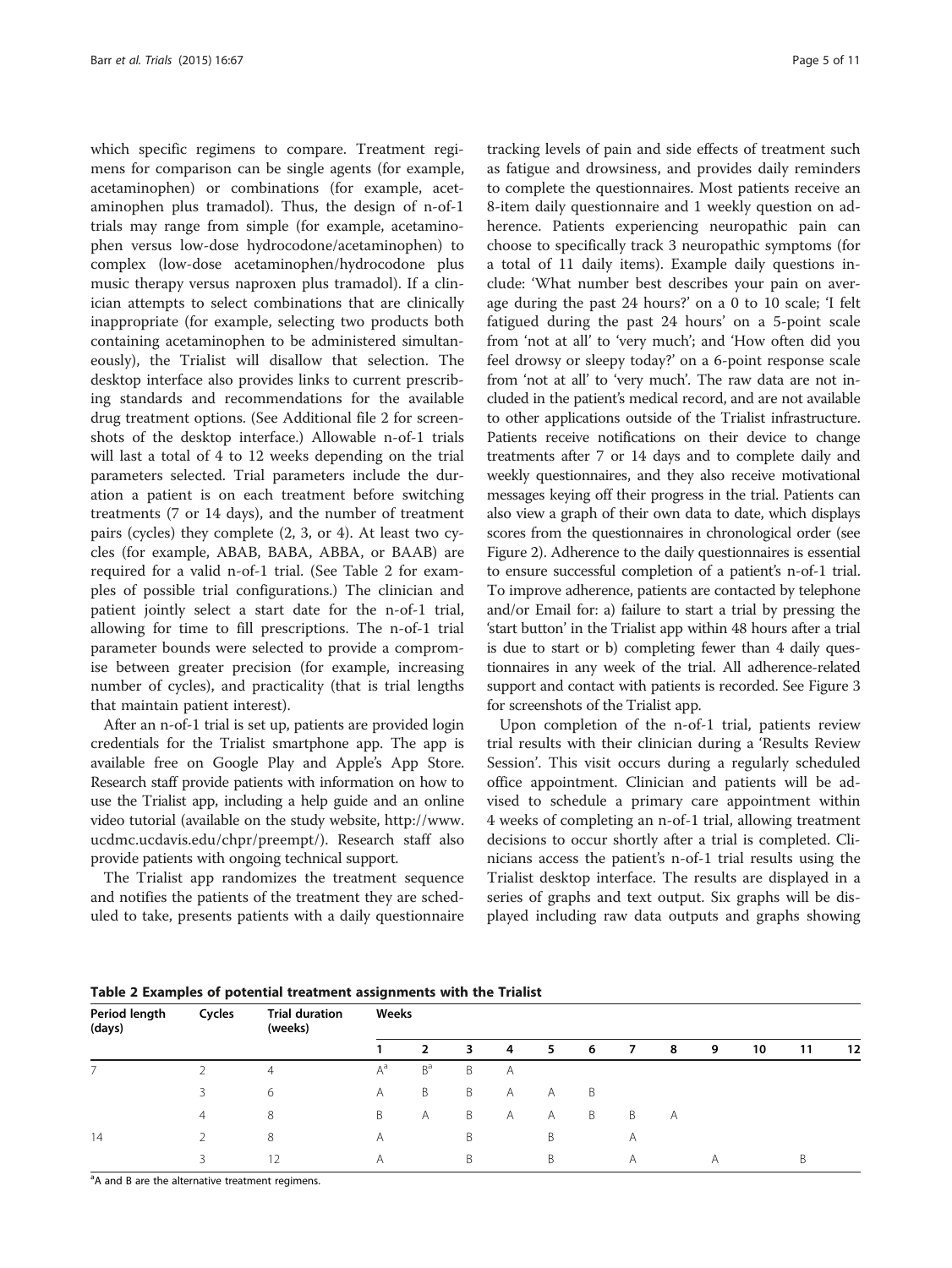<span id="page-5-0"></span>

probabilities of each treatment being more effective. (See Additional file [3](#page-8-0) for the graphs available to a clinician and patient at the Result Review Session.)

# Patient measures

Patient measures are assessed at baseline, 13-, 26-, and 52 weeks through completion of an online or mailed questionnaire, with method of delivery based upon patient preference. Patient demographics, length of providerpatient relationship, and smartphone usage are measured at baseline. The domains measured at each time point include pain interference, pain intensity, self-reported adherence, participatory decision-making, satisfaction with pain treatment, trust in their clinician, and general healthrelated quality of life (HRQL). Study patients receive up to \$50 (out of total incentive amount) for completing all the questionnaires.

#### Pain interference

Pain interference is assessed using the Patient Reported Outcomes Measurement Information System (PROMIS) adult Short Form v1.0 - Pain Interference 8a. The scale includes 8 items answered on a 5-point response scale ('not at all' to 'very much'). Questions include: 'How much did pain interfere with your day-to-day activities?' and 'How much did pain interfere with your family life?' Further information on the PROMIS scales and measures are available from [www.nihpromis.org.](http://www.nihpromis.org/)

#### Pain intensity

Pain intensity is assessed using the PROMIS adult scale v1.0 - Pain Intensity 3a. The scale includes 3 items on a 5-point response scale from 'no pain' to 'very severe'. Questions include: 'In the past 7 days, how intense was your pain at its worst?' 'In the past 7 days, how intense was your average pain?' and 'What is your level of pain right now?'

#### Self-reported adherence

Self-reported adherence to pain treatment is assessed using the four-item Analgesic Adherence Scale developed to assess general medication adherence. The scale was developed by Rosser et al. [[33](#page-10-0)], who replicated the work of McCracken et al. [[34\]](#page-10-0). The scale comprises 4 items on a 5-point response scale ('never' to 'always'). Questions include: 'How often do you take less medication (smaller doses) than prescribed?' and 'How often do you miss a dose of medication?'.

# Participatory decision-making

Four items drawn from the Consumer Assessment of Healthcare Providers and Systems (CAHPS) Patient-Centered Medical Home Survey assessing shared decision-making are included. The scale includes 2 items on a 4-point response scale ('not at all' to 'a lot'), and 2 'yes/no' questions. Questions include: 'In the last 12 months, did you and this provider talk about starting or stopping a prescription medicine?' and 'When you talked about starting or stopping a prescription medicine, how much did this provider talk about the reasons you might want to take a medicine?' [\[35](#page-10-0)-[37\]](#page-10-0).

#### Pain treatment satisfaction

Satisfaction with pain treatment is assessed using 22 items from the 61-item Pain Treatment Satisfaction Scale devel-oped by Evans et al. [[38](#page-10-0)]. Questions are asked on fivepoint response scales and assess how much information a patient would like to receive about their treatment, questions about a patient's medical care (for example, 'The medical staff is willing to provide me with the pain medication that I feel I need'), and questions about a patient's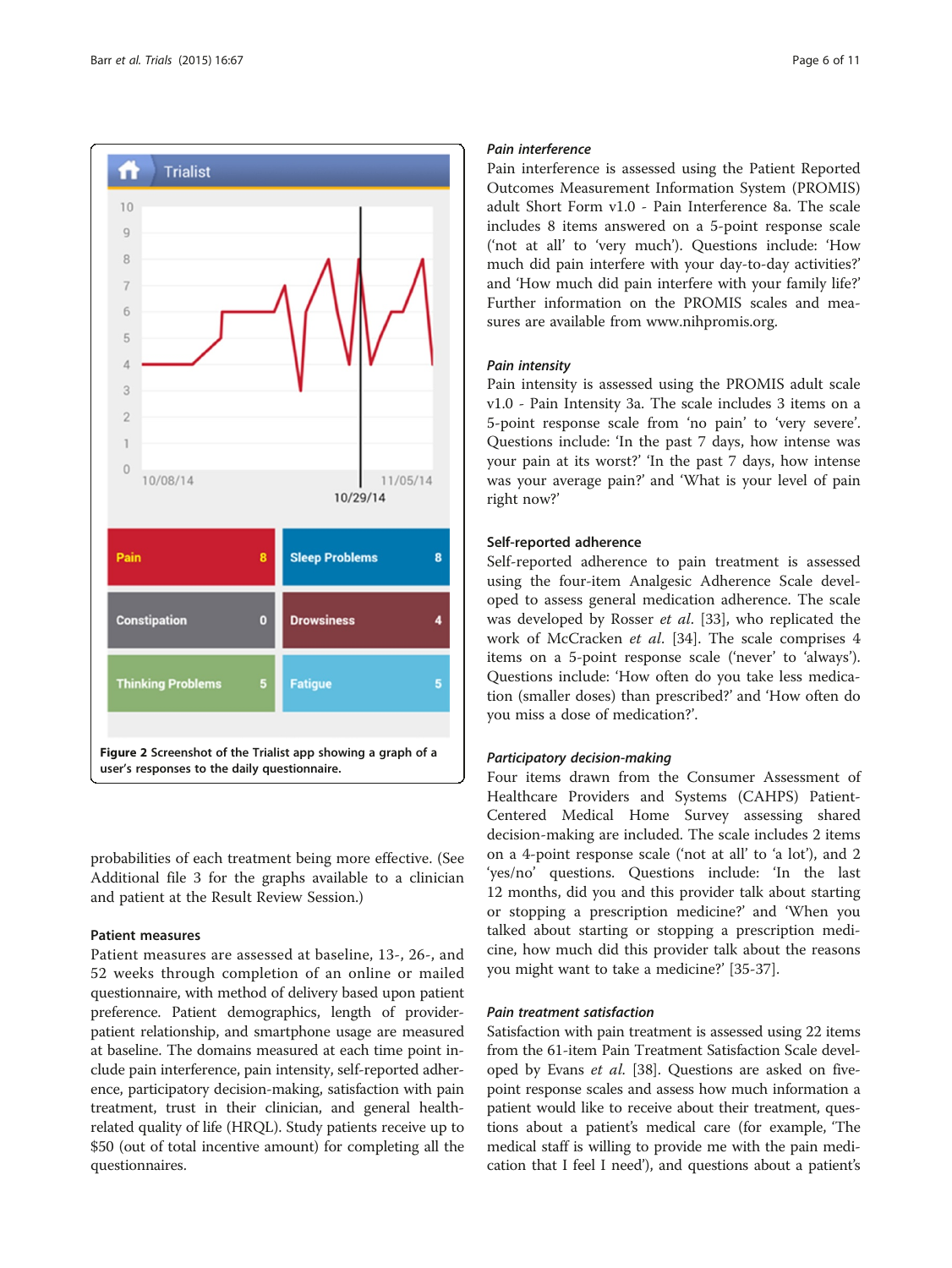

<span id="page-6-0"></span>

current pain medications (for example, 'My pain medication has a positive effect on my physical health').

# Patient-provider relationship

The patient-provider relationship is assessed using an adapted version of the 11-item Trust in Physician Scale developed by Thom et al. [\[39\]](#page-10-0), where the term 'provider' is substituted for 'doctor'. This allows the scale to be used with nurse practitioners and physician assistants. Questions are asked on a five-point response scale ('totally agree' to 'totally disagree'). Questions include: 'I trust my provider to put my medical needs above all other considerations when treating my medical problems' and 'My provider is well qualified to manage (diagnose and treat or make appropriate referral) medical problems like mine'.

#### General health-related quality of life (HRQL)

General HRQL is assessed using the 10-item PROMIS global health scale v.1.0/1.1 [\[40](#page-10-0)]. The scale includes 9 items on a 5-point response scale and one item on a 0 to 10 numerical scale. Questions include: 'In general, how would you rate your physical health?' and 'How would you rate your pain on average?'

# **Demographics**

Demographic data will be gathered on age, gender, marital status, race, ethnicity, employment and educational attainment. All demographic questions will be asked at

baseline; marital status will be also re-assessed at 26 weeks, and employment status will be assessed at 13-, 26- and 52 weeks.

#### Smartphone usage

Smartphone usage will be assessed at baseline using a six-item scale to determine familiarity and frequency with smartphones and apps. Questions include: 'How long have you been using a smartphone?' (less than 6 months; between 6 months and 1 year; more than 1 year), and 'Do you have any health-related Apps on your smartphone?' (yes, no). Two questions are adapted from the smartphone and medical related app use questionnaire created by Payne [\[41](#page-10-0)].

#### Patient and clinician relationship length

Patient and clinician relationship length is assessed using 2 questions (items 3 and 4) from the 34-item CAHPS 12-month Clinician & Group Visit Survey. The questions assess how long the patient has been going to the provider and the number of visits to the provider in the last 12 months [[42](#page-10-0)].

# Measures for intervention patients only Patient trial expectations and experiences

Participants randomized to the Trialist app intervention group complete a Patient Expectations and Patient Experiences Questionnaire administered at the Treatment Planning Visit (pre-trial) and at the Result Review Visit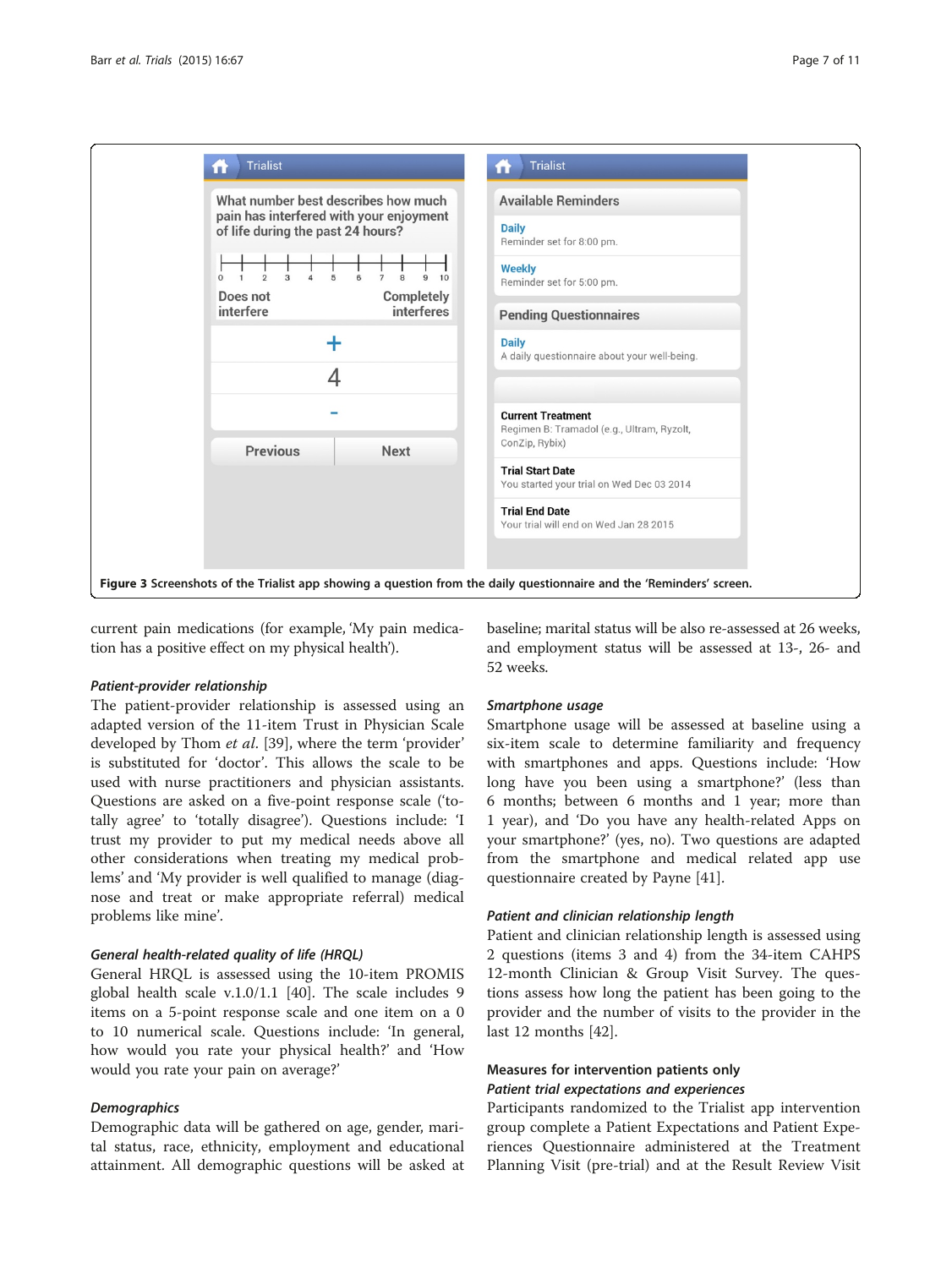(post-trial). The purpose of this questionnaire is to evaluate intervention patient expectations and experiences with treatment and the extent to which patient expectations were met. Questions are asked on a five-point response scale.

#### Trialist acceptability and satisfaction questionnaire

Intervention patients also complete the Trialist Acceptability and Satisfaction Questionnaire to provide feedback on the use of the Trialist app. The survey is sent to participants after the n-of-1 trial is completed. Questions contained in the survey are based upon adaptations of the System Usability Scale [[43\]](#page-10-0), and the Program Acceptability and Satisfaction Survey [[44](#page-10-0)]. Questions are asked on five-point response scales ('strongly disagree' to 'strongly agree') and ('not at all helpful' to 'extremely helpful'). Questions include: 'I thought the Trialist app was easy to use', 'I found the Trialist app very awkward to use', and 'How satisfied were you with the reminders you received to complete your questionnaires?'

#### Clinician questionnaire

At baseline, clinicians answer a 19-item questionnaire on their clinical specialty, clinical practice workload, clinical trial experience, smartphone usage and demographic characteristics. Questions include: 'What is the average number of patients you see during a typical halfday of practice?' and 'During your training, residency or fellowship, how much clinical research experience did you have?'

#### Sample size

The sample size required for the proposed RCT is based on the primary outcome: change from baseline to 26 weeks on the PROMIS pain interference scale. Assuming that the minimally important difference is 0.4 SD difference (4 points) and that 10% of those who enter the study will not complete an endpoint and will therefore be assigned a change of 0, the full sample (endpoint completers plus non-completers) would need to show a 3.6-point difference in order for the completers to show a minimally important difference. Assuming a common standard deviation of 10 points, each group (Trialist app and usual care) would need to include 122 patients (244 in total) in order to have 80% power to detect a 3.6-point difference in means using a 2-group t-test with a 0.05 2-sided significance level. Approximately 50 to 60 clinicians will be enrolled with each clinician being asked to enroll four to eight patients each. This reduces the burden required on any one clinician by ensuring that the maximum number of intervention patients for each clinician is two to four.

#### Analytical plan

The primary analysis will be intent-to-treat which uses all participants as randomized. Outcomes will be analyzed both as changes from baseline to a single time point and as longitudinal evolutions in time. Changes at a single point (for example, from baseline to 26 weeks) between the groups will be compared by a t-test for continuous outcomes and chi-square test for binary outcomes. Longitudinal outcomes will use mixed models with a fixed effect of treatment and a random effect of time and a random time by treatment interaction using the appropriate generalized linear model link function and distribution (normal for continuous outcomes; binomial for binary ones; Poisson for counts). Additional exploratory analyses will examine: potential interactions of treatment with covariates such as age, gender, type of intervention, dosage, time on treatment, physician and clinic.

When no endpoint is available (for example, no pain measurements available at the 6-month time interval to calculate the outcome of change from baseline), we will use different approaches. In one, we will assume that no change has occurred and impute a change of zero. This will permit simple conservative assessments of single time point analyses. Longitudinal models can accommodate missing outcomes by ignoring them under the assumption that data are missing at random. We will also use multiple imputation to permit comprehensive analyses with missing covariates and interactions.

# Analysis of N-of-1 trial results within the trialist (intervention group only)

As noted earlier, patients assigned to the Trialist are prompted to enter data on a daily basis. At the end of each person's n-of-1 trial, statistical analysis is performed in order to compare results on the two treatments. Each n-of-1 trial requires a separate analysis and the analysis is automated to run in the background once each n-of-1 trial is completed. The analysis consists of running different Bayesian models that make different assumptions about the nature of the data (for example, data with and without correlation over time, with and without carryover across interventions, and so on). The results of these models are automatically compared as to which best fits the data, and the simplest model that accurately fits the data is chosen. The goal of the model checking is to assure that the model that can provide the most accurate and precise treatment effect is chosen. Automated model choice is checked manually by the study statisticians for all initial n-of-1 trials and then periodically thereafter to ensure that reasonable models are being selected. Robust models are preferred. Patients and clinicians are provided with an estimate of the treatment difference, represented as the estimated percentage that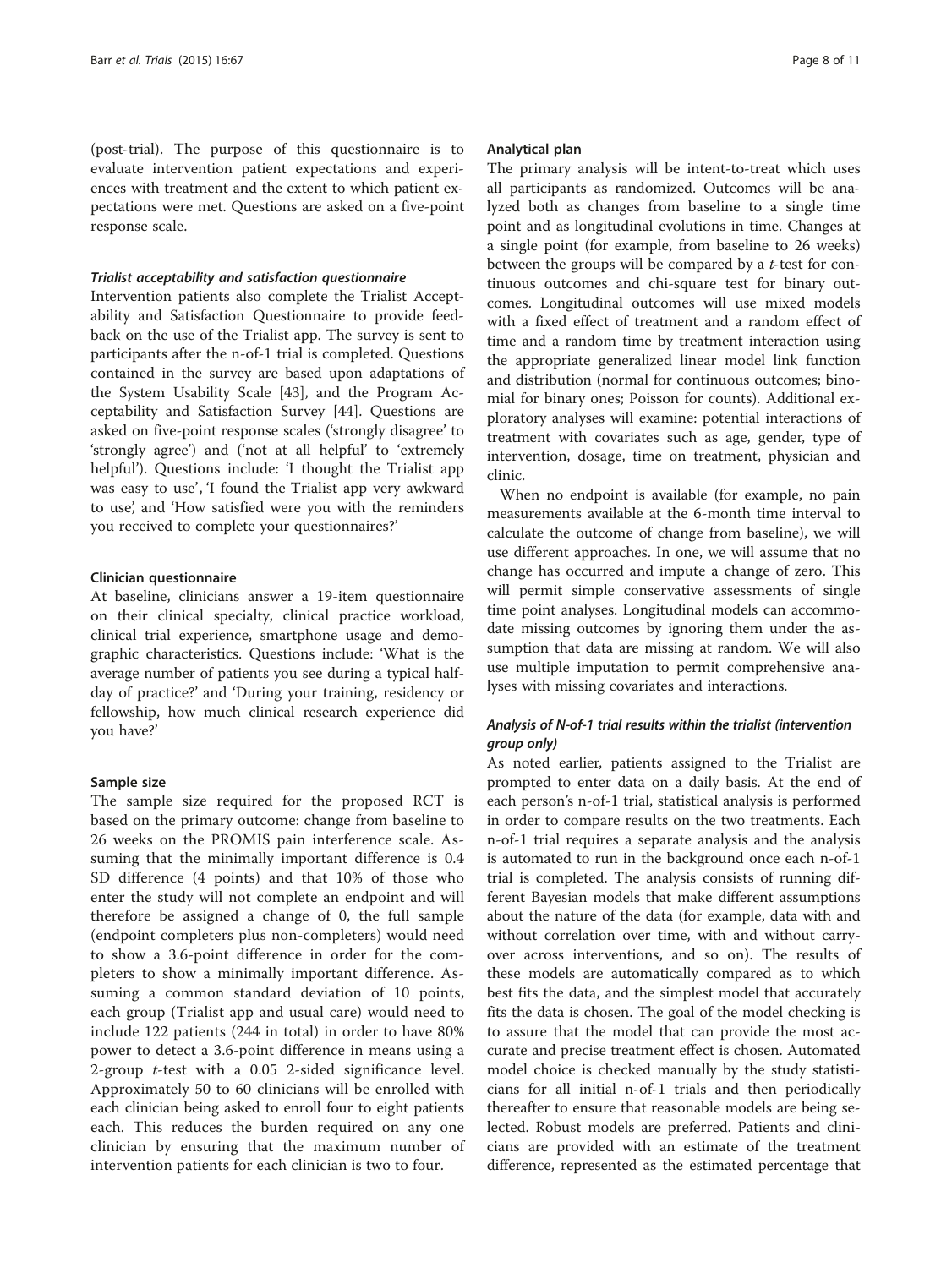<span id="page-8-0"></span>one treatment is superior to the other and a measure of its uncertainty (for example, 95% Bayesian confidence interval) as well as the probability that each treatment is the best for each outcome. Results are portrayed numerically and graphically (see Additional file 3.) Interpretation of results is left to the patient and clinician, but clinicians will have access to instructional materials on how to interpret the graphs generated by Trialist.

#### Data management and monitoring

Outcome assessments will be collected via Research Electronic Data Capture (RedCap) survey or pen-and-paper. Data will be entered into RedCap databases [\[45](#page-10-0)]. All data that requires manual entry (for example, from a pen-andpaper surveys) will be entered by trained staff and undergo data quality and accuracy checks. Any data patients enter in the Trialist app is encrypted and uploaded to a secure server using Transport Layer Security (TLS)/Secure Sockets Layer (SSL) protocols [[46,47\]](#page-10-0). A Safety Monitoring Committee (SMC) has been established. The SMC is an independent committee comprised of researchers and clinicians who are (with one exception) not involved in the study. SMC meetings are scheduled monthly, subject to cancellation at the discretion of the SMC chair provided there are no adverse events, no unanticipated problems, and no other issues for discussion. Unanticipated and adverse events will be reported to the SMC and to the institutional review board in accordance with University of California, Davis and Veterans Affairs Northern California Health Care System (VANCHS) procedures. The SMC will report adverse events considered related to the study directly to the National Institute of Nursing Research (NINR) program official.

#### Ethics approval

Ethical approval was obtained from Institutional Review Boards at the University of California, Davis (496804) and the VANCHS (13-12-00717).

# **Discussion**

The Trialist app allows chronic pain patients and their clinicians to jointly set up and conduct personalized nof-1 trials. Patients with chronic pain are at risk for both over-treatment and under-treatment. Thus the need for new approaches to chronic pain management is urgent, not least because of accumulating evidence that traditional approaches such as trial-and-error are often ineffective [\[11](#page-9-0)], prescription opioid overdoses are increasing, and prescription opioid abuse is a pressing clinical and economic problem [[48](#page-10-0)].

For patients who are uncertain about which of two therapies to choose, or who have concerns about the relative benefits or about the side effects of various treatment options, or who have been on a treatment for a

long time and simply do not know whether that treatment is working, n-of-1 trials can support more confident decision-making. N-of-1 trials encourage greater patient involvement with care, which has been associated with better health outcomes [[49](#page-10-0)]. One reason nurses, physicians, and other practitioners ignore clinical evidence is that they question its relevance. N-of-1 data collected from their own patients or combined with similar data from other practices may have greater personal salience and more direct applicability to clinical care decisions [[50](#page-10-0)].

N-of-1 trials have not gained traction in the research community, and one issue has been the difficulty of bringing n-of-1 trials to scale. The integration of smartphones and mHealth technology offers a possible solution, facilitating patient participation in n-of-1 trials and in turn, realizing benefit from increased therapeutic precision. With mHealth n-of-1 trials, clinical practice incorporates elements of research by bringing rigorous research design, outcomes assessment, and statistical analysis to the clinic. A successful demonstration of mHealth n-of-1 trials could pave the way for broader use of n-of-1 trials in chronic pain management and other chronic conditions.

#### Trial status

At the time of manuscript submission 43 clinicians and 64 patients have been enrolled, and 23 patients have been randomized.

#### Additional files

[Additional file 1:](http://www.trialsjournal.com/content/supplementary/s13063-015-0590-8-s1.pdf) ICD-9 Codes for chronic pain related diagnoses. [Additional file 2:](http://www.trialsjournal.com/content/supplementary/s13063-015-0590-8-s2.pdf) Trialist desktop interface. [Additional file 3:](http://www.trialsjournal.com/content/supplementary/s13063-015-0590-8-s3.pdf) Trialist graphs available at the Result Review Session.

#### **Abbreviations**

CAHPS: Consumer Assessment of Healthcare Providers and Systems; HIPPA: Health Insurance Portability and Accountability Act; HRQL: Healthrelated quality of life; HTE: Heterogeneity of treatment effects; ICD: International Statistical Classification of Diseases and Related Health Problems; NINR: National Institute of Nursing Research; NSAIDs: Non-steroidal anti-inflammatory drugs; PROMIS: Patient Reported Outcomes Measurement Information System; RCT: Randomized controlled trial; SMC: Safety Monitoring Committee; SSL: Secure Sockets Layer; TLS: Transport Layer Security; UC Davis: University of California Davis; US: United States; VANCHS: Veterans Affairs Northern California Health Care System.

#### Competing interests

IS receives partial funding from Open mHealth, a non-profit organization that is a partner in this work and in the future may develop this work further into an n-of-1 studies platform. Open mHealth is not financing this manuscript. All other authors declare that they have no competing interests.

#### Authors' contributions

RK, IS, CS, DW, BW conceptualized the study and obtained funding. RK, IS, CS, DW, BW, J Selsky, MS, MM, CB, N Duan and RH contributed to the study design. CS and J Servadio developed the analytical plan. J Selsky, MS, JS, CS, MM, CB, CD, N Dhammi, ZH, VB, AJ, RS and SM provided administrative, technical, or material support. RK, MM, IS and CS provided study supervision.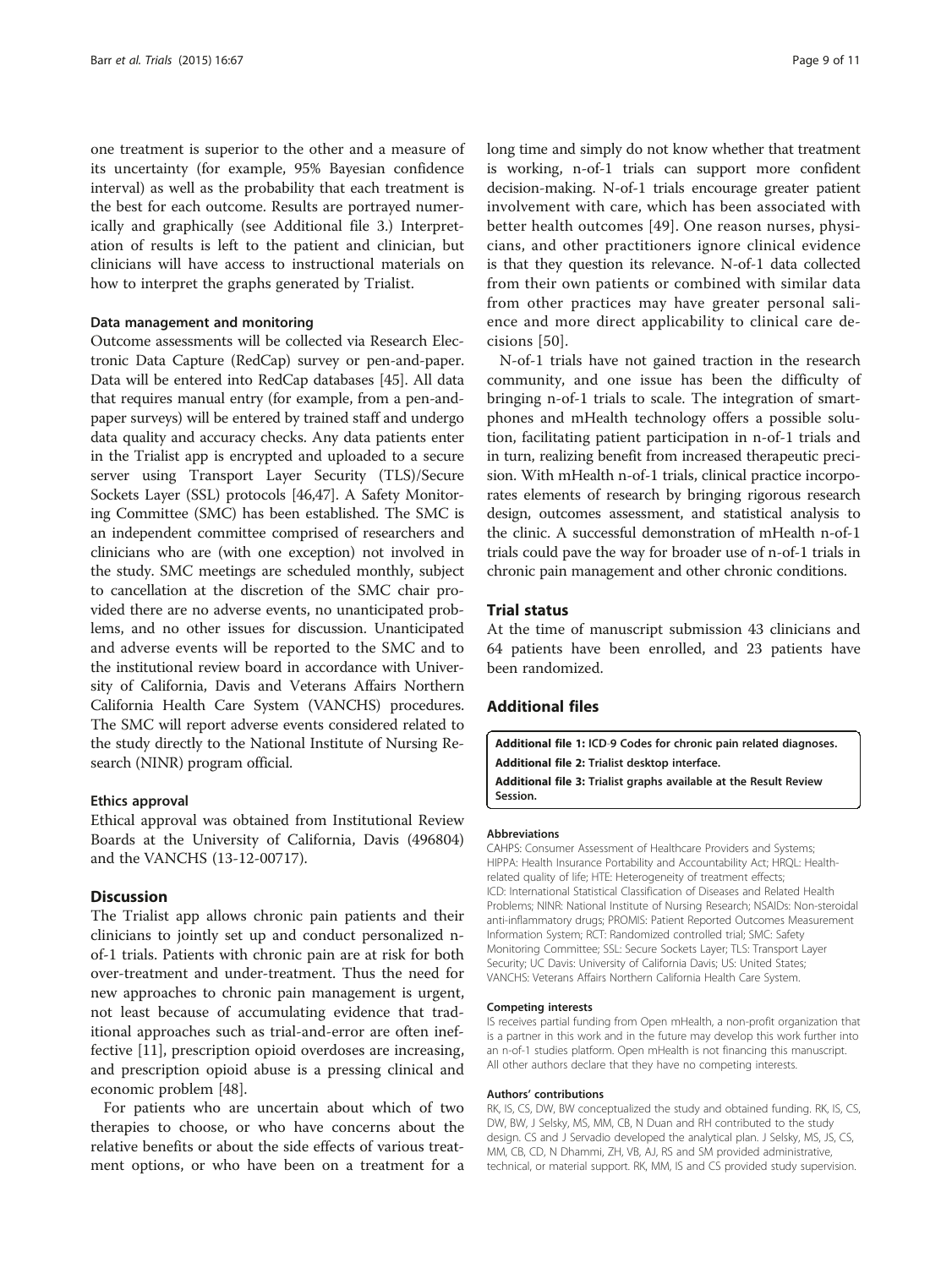<span id="page-9-0"></span>CB and MM wrote the manuscript. All authors contributed to refinement of the study protocol and refinement of the manuscript. All authors read and approved the final manuscript.

#### Acknowledgements

This study was funded by a US National Institute of Nursing Research (NINR) grant (5R01NR013938), Richard Kravitz, MD, MPSH, principal investigator. This material is the result of work supported with resources and the use of facilities at the Veterans Affairs Northern California Health Care System. The authors wish to thank members of the PREEMPT Scientific Advisory Board for their feedback and ideas during protocol development. Members include Deborah Estrin, Stacy Lindau, Kate Lorig, Heather Kaplan, Jane Nikles, Charlene Quinn, Sunita Vohra. We also thank the clinicians and patients who participated in elicitation research and pilot trial that helped guide the development of the Trialist app and study protocol. The funders had no role in study design, data collection and analysis, decision to publish, or preparation of the manuscript.

#### Author details

<sup>1</sup> Center for Health Care Policy and Research, University of California Davis, 2103 Stockton Blvd, Suite 2224, Sacramento, CA 95817, USA. <sup>2</sup>Department of General Internal Medicine, University of California San Francisco, 1545 Divisadero St, Suite 308, San Francisco, CA 94118, USA. <sup>3</sup>Open mHealth, 412 Broadway, Floor 2, New York, NY 10013, USA. <sup>4</sup>Department of Biostatistics and Center for Evidence Based Medicine, Brown University School of Public Health, 121 South Main Street, Providence, RI 02912, USA. <sup>5</sup>Department of Physical Medicine & Rehabilitation, 4150 V Street, Suite 1200, Sacramento, CA 95817, USA. <sup>6</sup>VA Northern California Health Care System, 10535 Hospital Way, Mather, CA 95655, USA. <sup>7</sup>Betty Irene Moore School of Nursing, University of California Davis, 4610 X Street, Sacramento, CA 95817, USA. <sup>8</sup>Department of Psychiatry, Columbia University, 1051 Riverside Drive, Unit 48, New York, NY 10032, USA. <sup>9</sup>Division of General Internal Medicine & Health Services Research, Department of Medicine, University of California Los Angeles, 911 Broxton Avenue, Los Angeles, CA 90024, USA. <sup>10</sup>Cornell Tech, 111 8th Avenue, Number 302, New York, NY 10011, USA. <sup>11</sup>2Know, Inc, 257 Gold Street #1408, Brooklyn, NY 11201, USA. 12Department of Internal Medicine, University of California Davis, 4150 V Street, Suite 3100, Sacramento, CA 95817, USA. 13University of California Davis Medical Group - Folsom, 1370 Prairie City Road, Folsom, CA 95630, USA. <sup>14</sup>University of California Davis Medical Group - Sacramento, 2825 J Street, Suite 300, Sacramento, CA 95816, USA. <sup>15</sup>Department of Family and Community Medicine, University of California Davis, 4860 Y Street, Suite 2300, Sacramento, CA 95817, USA. <sup>16</sup>University of California Davis Medical Group - Davis, 2660 West Covell Boulevard, Suites A, B and C, Davis, CA 95616, USA.

#### Received: 4 December 2014 Accepted: 5 February 2015 Published online: 27 February 2015

#### References

- 1. Kröner-Herwig B. Chronic pain syndromes and their treatment by psychological interventions. Curr Opin Psychiatry. 2009;22(2):200–4. doi:10.1097/YCO.0b013e3283252d5a.
- 2. IOM (Institute of Medicine). Relieving Pain in America: A Blueprint for Transforming Prevention, Care, Education, and Research. Washington, DC: National Academies Press; 2011.
- 3. Dobscha SK, Corson K, Flores JA, Tansill EC, Gerrity MS. Veterans Affairs primary care clinicians' attitudes toward chronic pain and correlates of opioid prescribing rates. Pain Med. 2008;9(5):564–71. doi:10.1111/j.1526-4637.2007.00330.x.
- 4. Gureje O, Von Korff M, Simon GE, Gater R. Persistent pain and well-being: a World Health Organization Study in Primary Care. JAMA. 1998;280(2):147–51. doi:10.1001/jama.280.2.147.
- 5. Tsang A, Von Korff M, Lee S, Alonso J, Karam E, Angermeyer MC, et al. Common chronic pain conditions in developed and developing countries: gender and age differences and comorbidity with depression-anxiety disorders. J Pain. 2008;9(10):883–91. doi:10.1016/j.jpain.2008.05.005.
- 6. Leyshon RT. Coping with chronic pain: current advances and practical information for clinicians. Work. 2009;33(3):369–72.
- 7. Sheather-Reid RB, Cohen ML. Efficacy of analgesics in chronic pain: a series of N-of-l studies. J Pain Symptom Manage. 1998;15(4):244–52. doi:10.1016/s0885-3924(98)00369-8.
- 8. Corson K, Doak MN, Denneson L, Crutchfield M, Soleck G, Dickinson KC, et al. Primary care clinician adherence to guidelines for the management of chronic musculoskeletal pain: results from the study of the effectiveness of a collaborative approach to pain. Pain Med. 2011;12(10):1490–501. doi:10.1111/j.1526-4637.2011.01231.x.
- 9. Warner M, Chen LH, Makuc DM. Increase in fatal poisonings involving opioid analgesics in the United States, 1999-2006. NCHS Data Brief. 2009;22:1–8.
- 10. Dobscha SK, Corson K, Perrin NA, Hanson GC, Leibowitz RQ, Doak MN, et al. Collaborative care for chronic pain in primary care: a cluster randomized trial. JAMA. 2009;301(12):1242–52. doi:10.1001/jama.2009.377.
- 11. Turk DC. The potential of treatment matching for subgroups of patients with chronic pain: lumping versus splitting. Clin J Pain. 2005;21(1):44–55. doi:10.1097/00002508-200501000-00006.
- 12. Guyatt G, Sackett D, Taylor DW, Chong J, Roberts R, Pugsley S. Determining optimal therapy-randomized trials in individual patients. N Engl J Med. 1986;314(14):889–92. doi:10.1056/nejm198604033141406.
- 13. Kravitz RL, Duan N, NiedzinskiI EJ, Hay MC, Subramanian SK, Weisner TS. What ever happened to N-of-1 trials? Insiders' perspectives and a look to the future. Milbank Q. 2008;86(4):533–55. doi:10.1111/j.1468-0009.2008.00533.x.
- 14. Duan N, Kravitz RL, Schmid CH. Single-patient (n-of-1) trials: a pragmatic clinical decision methodology for patient-centered comparative effectiveness research. J Clin Epidemiol. 2013;66(8 Suppl):21–8. doi:10.1016/j.jclinepi.2013.04.006.
- 15. Cook DJ. Randomized trials in single subjects: the N of 1 study. Psychopharmacol Bull. 1996;32(3):363–7.
- 16. Dallery J, Cassidy RN, Raiff BR. Single-case experimental designs to evaluate novel technology-based health interventions. J Med Internet Res. 2013;15(2):268–84.
- 17. Kravitz RL, Duan N, Braslow J. Evidence-based medicine, heterogeneity of treatment effects, and the trouble with averages. Milbank Q. 2004;82(4):661–87. doi:10.1111/j.0887-378X.2004.00327.x.
- 18. Kravitz RL, Paterniti DA, Hay MC, Subramanian S, Dean DE, Weisner T, et al. Marketing therapeutic precision: potential facilitators and barriers to adoption of n-of-1 trials. Contemp Clin Trials. 2009;30(5):436–45. doi:10.1016/j.cct.2009.04.001.
- 19. Folaranmi T. mHealth in Africa: challenges and opportunities. Perspect Publ Health. 2014;134(1):14–5. doi:10.1177/1757913913514703.
- 20. Kay M, Santos J, Takane M, WHO Global Observatory for eHealth. mHealth: new horizons for health through mobile technologies: second global survey on eHealth. 2011;3.
- 21. Pellegrini CA, Duncan JM, Moller AC, Buscemi J, Sularz A, DeMott A, et al. A smartphone-supported weight loss program: design of the ENGAGED randomized controlled trial. BMC Public Health. 2012;12:1041. doi:10.1186/1471-2458-12-1041.
- 22. Luxton DD, McCann RA, Bush NE, Mishkind MC, Reger GM. mHealth for mental health: integrating smartphone technology in behavioral healthcare. Prof Psychol-Rer Pr. 2011;42(6):505–12. doi:10.1037/a0024485.
- 23. Schnall R, Okoniewski A, Tiase V, Low A, Rodriguez M, Kaplan S. Using text messaging to assess adolescents' health information needs: an ecological momentary assessment. J Med Internet Res. 2013;15(3):101–9. doi:10.2196/jmir.2395.
- 24. Stinson JN, Petroz GC, Tait G, Feldman BM, Streiner D, McGrath PJ, et al. e-Ouch: usability testing of an electronic chronic pain diary for adolescents with arthritis. Clin J Pain. 2006;22(3):295–305. doi:10.1097/01. ajp.0000173371.54579.31.
- 25. Stinson JN, Stevens BJ, Feldman BM, Streiner D, McGrath PJ, Dupuis A, et al. Construct validity of a multidimensional electronic pain diary for adolescents with arthritis. Pain. 2008;136(3):281–92. doi:10.1016/j. pain.2007.07.002.
- 26. Kristjansdottir OB, Fors EA, Eide E, Finset A, Stensrud TL, van Dulmen S, et al. A smartphone-based intervention with diaries and therapist-feedback to reduce catastrophizing and increase functioning in women with chronic widespread pain: randomized controlled trial. J Med Internet Res. 2013;15(1):41–62. doi:10.2196/jmir.2249.
- 27. Glynn LG, Hayes PS, Casey M, Glynn F, Alvarez-Iglesias A, Newell J, et al. SMART MOVE-a smartphone-based intervention to promote physical activity in primary care: study protocol for a randomized controlled trial. Trials. 2013;14:157. doi:10.1186/1745-6215-14-157.
- 28. Duncan MJ, Vandelanotte C, Rosenkranz RR, Caperchione CM, Ding H, Ellison M, et al. Effectiveness of a website and mobile phone based physical